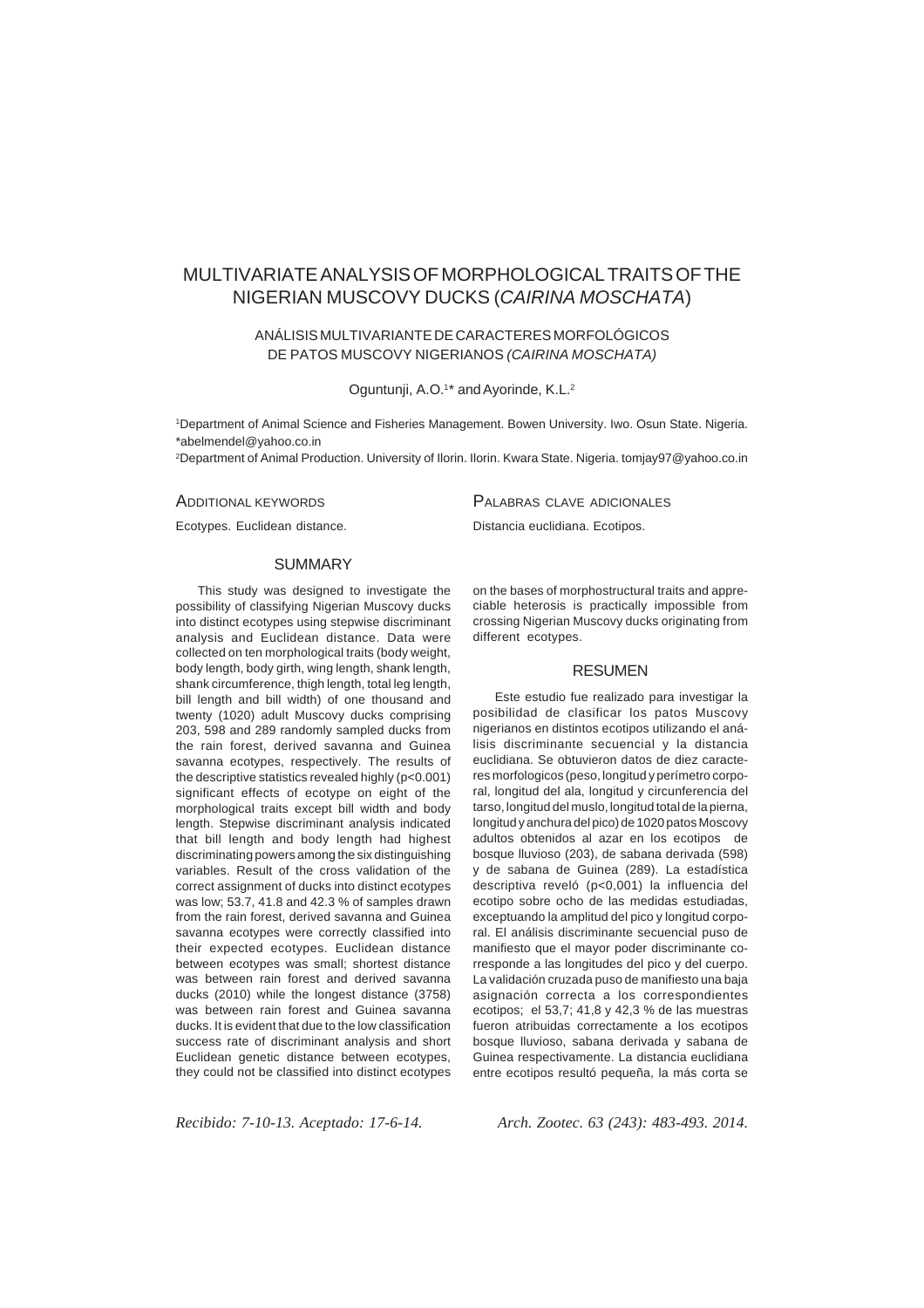registró entre el ecotipo bosque lluvioso y el savana derivada (2010) mientras que la distancia mayor, se registró entre los patos del bosque lluvioso y los de la sabana Guinea. Es evidente que debido al escaso éxito de la clasificación del análisis discriminante y la pequeña distancia euclidiana, los posibles ecotipos estudiados no pueden considerarse diferentes sobre la base de caracteres morfoestructurales y la obtención de una apreciable heterosis es prácticamente imposible a partir del cruzamiento de estos ecotipos nigerianos.

#### **INTRODUCTION**

Among domesticated avian species in Nigeria, duck was ranked third with an estimated population of 9 553 911 after chicken (101 676 710) and guinea fowl (16 976 907), respectively (NBS, 2012). Muscovy duck (*Cairina moschata*) and common duck (*Anas platyrhynchos)* popularly known as local and exotic duck, respectively are the most common genera of ducks reared in Nigeria. Of these two genera, Muscovy duck is more numerous with significant presence all over the country (Nwanta *et al.,* 2006; Adeyemi *et al.,* 2008); constituting 74 % of all ducks in Nigeria (Adesope and Nodu, 2002).

This indigenous waterfowl is an integral part of local poultry sector in Nigeria, and are concentrated mostly in rural areas in the hands of small-holder peasants. Similarly to the prevailing neglect of other indigenous birds, empirical researches geared towards its development, conservation and improvement are scanty. Information on genetic attributes of a species is pivotal to its conservation, characterization, improvement and efficient utilization. This vital information could be accessed through biochemical, immunological, molecular and morphological characteristics.

Genetic characterization based on molecular assessment had been reported to be the most common method to evaluate genetic diversity between and within livestock breeds, but needs high technology

and cost (Wimmers *et al.,* 2000; Romanov and Weigend, 2001; Hillel *et al.,* 2003). Researchers also use a method based on morphological characters that are easy to monitor, low-cost and provide reliable racial discriminants (Al-Atiyat, 2009). Herrera *et al.* (1996) corroborated this that morphological variables are easy to monitor and may facilitate the use of ethnological characterization and at the same time establish racial discrimination.

The underlying complex biological mechanisms connected with the formation, development and functions of morphological traits are too complex to be analysed and interpreted through simple univariate and bivariate statistical methods (Oguntunji, 2013). The report of Wu and Lin (2006) buttressed this assertion that most of the biological, biomedical and agricultural traits were complex and were under the control of interaction of genes, each with a small effect and of environmental factors. Since univariate statistical analysis tends to analyse each variable separately and does not explain how the population under investigation differs when all measured variables were considered jointly (Dossa *et al.*, 2007); therefore, it becomes imperative to employ various multivariate techniques that can analyse many variables simultaneously.

Multifactorial analyses of morphological traits have been proved to be suitable in assessing the variation within a population and can differentiate different population types when all measured morphological variables are considered simultaneously (Traoré *et al.,* 2008; Yakubu and Ibrahim, 2011). Discriminant analysis is one of the multivariate techniques commonly used for analysing many variables simultaneously. Discriminant analysis encompasses procedures for classifying observations into groups (i.e. predictive discriminant analysis) and describing the relative importance of variables for distinguishing among groups (Lix and Sojobi, 2010). Researchers

*Archivos de zootecnia vol. 63, núm. 243, p. 484.*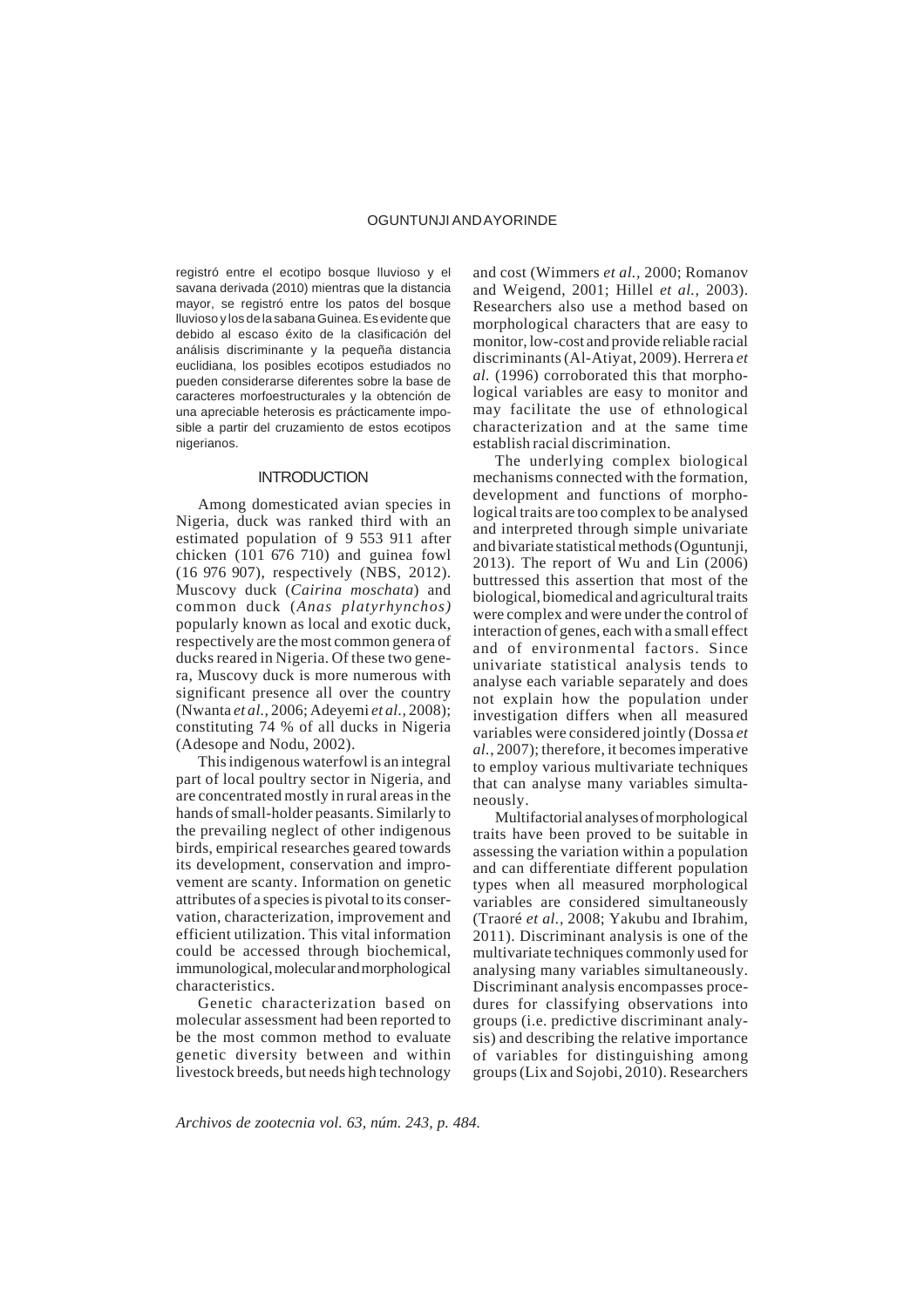have employed this multivariate analysis technique extensively for discriminating livestock species into breeds and ecotypes (Agaviezor *et al.,* 2012; Ogah *et al.,* 2011; Yakubu *et al.,* 2010). Against this background, this study was conducted to investigate the possibility of using discriminant analysis of morphological traits for separation of Nigerian Muscovy ducks to different ecotypes.

#### MATERIALS AND METHODS

# EXPERIMENTAL ANIMALS

Adult male and female Muscovy ducks used in this study were owned by smallscale farmers. They were mostly managed extensively with little or no supplementary feeding and medication. Only adult ducks which were confirmed by the owners to have commenced laying in the case of females, and males that have sired offspring at least once were involved in the study in order to ensure that matured ducks were used since their ages could not be determined. Besides, data were collected only on apparently healthy birds.

### DATA COLLECTION, SAMPLE SIZE AND STUDY AREA

Morphological data used for the analyses were collected on one thousand and twenty (1020) adult male and female Nigerian Muscovy ducks. They comprise 203, 519 and 298 Muscovy ducks randomly drawn from the rain forest, derived savanna and Guinea savanna ecotypes or agro-ecological zones (AEZs), respectively. The climatic conditions of the study area have been described by Oguntunji *et al.* (2008), Yakubu (2011) and Ogah *et al.* (2011).

Measurements were taken on body weight and nine other morphological traits: body girth, body length, wing length, shank length, shank circumference, thigh length, total leg length, bill length and bill width. The anatomical references of these metric traits were as described by Yakubu (2011), Ogah *et al.* (2011) and Oguntunji (2013).

The body length, body girth, wing length, shank length, thigh length, bill length, bill width, total leg length were measured with the aid of a flexible tape rule in centimeters while body weight measurement was taken using a 10 kg weighing scale.

#### STATISTICALANALYSES

Morphological data collected on body weight and nine linear body parameters of each sex and ecotype were analyzed using the following fixed effect model:

$$
Y_{\beta j} = \mu + S_j + G_j + e_{\beta j}
$$

onde:

- $Y_{0}$ = individual observation;
- $u =$  fixed overall mean;
- $S_i$ = effect of sex ( $i$ = male, female);
- G<sub>j</sub>= effect of ecotype (<sub>j</sub>= rain forest, derived savanna, Guinea savanna);
- $e_{\alpha}$ = experimental error, assumed to be independently, identically and normally distributed, with zero mean and constant variance, i.e.  $_{\text{R}}$ nd  $(0, r^2)$ .

Differences between means were accessed using Duncan's Multiple Range Test (DMRT).

Stepwise discriminant procedure was used in order to identify morphological characters with high discriminatory power using ecotype as the separating factor. The relative discriminating ability of the morphological traits was assessed using the level of significance (Pr>F), Wilk's Lambda and F-statistics (F-to-remove). The effectiveness of the unstandardized canonical discriminant function to classify ducks into separate ecotypes was indicated as the percentage of correct assignment of ducks. As correct classification rates tend to be overestimated when discriminant analysis are validated with the same sample used to generate them (Tabachnick and Fidell, 2007), thus necessitating the use of crossvalidation table, classification success rate

*Archivos de zootecnia vol. 63, núm. 243, p. 485.*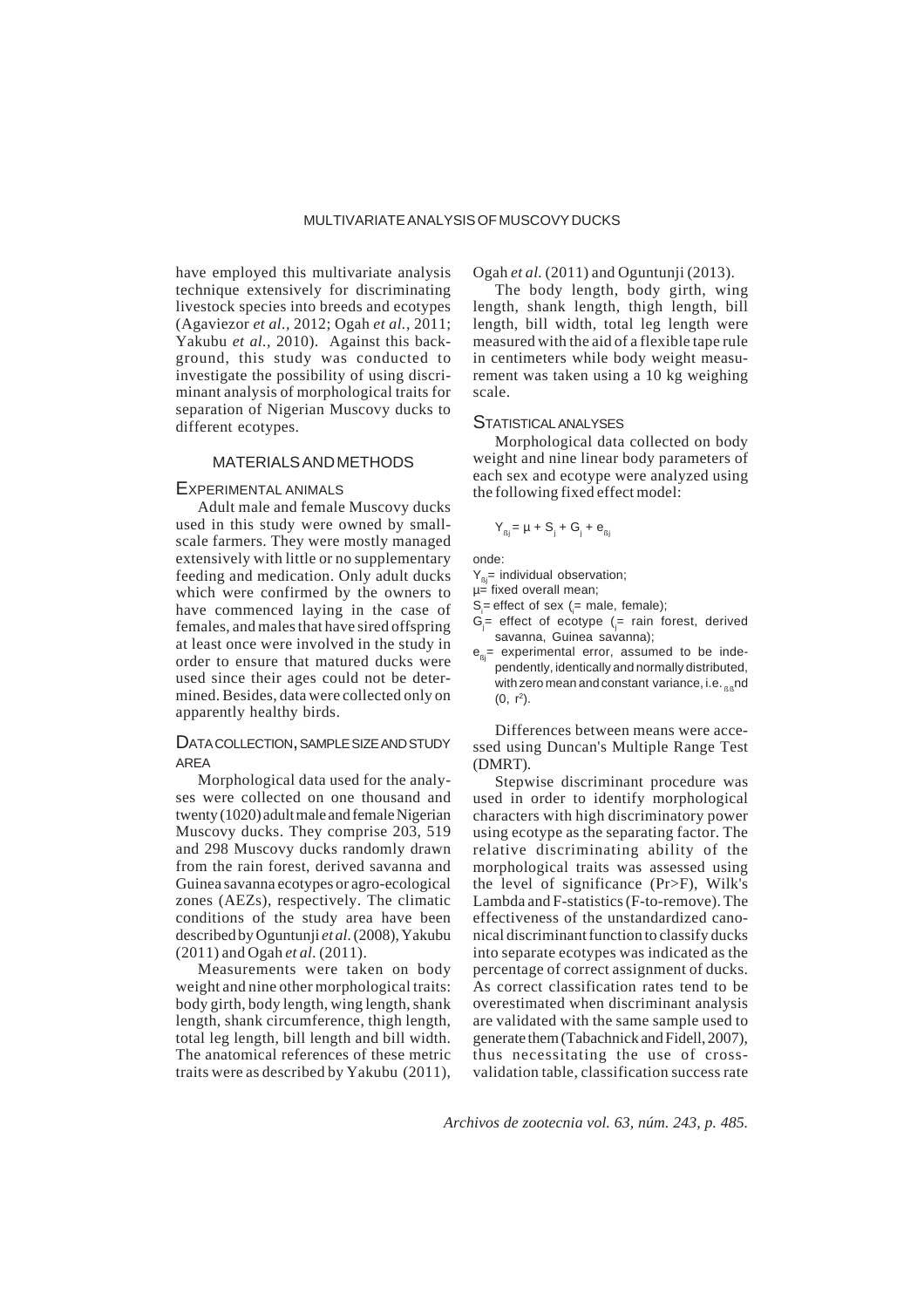was therefore evaluated based on the percentage of individual duck correctly classified into different ecotypes through cross-validation test. All statistical analyses were performed using the SPSS (2001) version 16.

#### RESULTS AND DISCUSSION

There was significant  $(p<0.001)$  effect of sex on all the morphological traits in favour of males **(table I)**. Significant differences in body weight and other linear body measurements in favour of male is consistent with the reports of previous studies on Muscovy ducks (Yakubu, 2011), Musk duck (McCracken *et al.,* 2000) and other water birds such as Great Comorants (*Phalacrocorax carbo*) (Liordos and Goutner, 2008) and Carlifornia Gulls (*Larus carlifonicus*) (Herring *et al.,* 2010).

In most sexually dimorphic species, males appear bigger in size and more conspicuous compared to their female counterparts (Ajayi *et al.,* 2012). The genderinfluenced differences reported for all the morphological traits in favour of male could be adduced to the usual between-sex differential hormonal effects on growth (Ajayi *et al.,* 2012). In addition, Kharel and Arboleda (1986) attributed sexual dimorphism in Muscovy ducks in part to the effect of sex-linked as well as autosomal genes. The significantly longer body length and higher mean values for body girth in males are indicative of meatiness.

The results of the univariate statistics of the morphometric traits of the Nigerian Muscovy ducks **(table II)** revealed highly significant (p<0.001) effects of ecotype on eight of the morphological variables examined except bill width and body length. Comparison of the morphological traits of the ecotypes showed that highest mean values were recorded for rain forest ducks in body weight, body girth, wing length, shank circumference, thigh length, bill length and total leg length; Guinea savanna ducks in

shank length while bill width was highest in the derived savanna and Guinea savanna ducks.

The higher mean values recorded for the rain forest ducks in five morphological variables which are indicator of body size, accentuate further the superior body weight of rain forest duck compared to others. The

*Table I. Descriptive statistics of the morphological traits of adult Nigerian Muscovy ducks.* (Estadística descriptiva de los caracteres morfológicos de patos Muscovy nigerianos adultos).

| Trait/Sex                | N°  | Mean±SD                      |
|--------------------------|-----|------------------------------|
| Body weight (kg)         |     |                              |
| Male                     | 287 | $2.64 \pm 0.37$ <sup>a</sup> |
| Female                   | 733 | $1.60 \pm 0.25^b$            |
| Body girth (cm)          |     |                              |
| Male                     | 287 | 46.93±2.92 <sup>a</sup>      |
| Female                   | 733 | 38.70±2.99 <sup>b</sup>      |
| Body length (cm)         |     |                              |
| Male                     | 287 | 30.69±2.87 <sup>a</sup>      |
| Female                   | 733 | $23.96 \pm 2.43^b$           |
| Wing length (cm)         |     |                              |
| Male                     | 287 | 35.23±3.80 <sup>a</sup>      |
| Female                   | 733 | $26.71 \pm 2.86^b$           |
| Shank length (cm)        |     |                              |
| Male                     | 287 | $5.71 \pm 0.67$ <sup>a</sup> |
| Female                   | 733 | $4.57 \pm 0.56^b$            |
| Shank circumference (cm) |     |                              |
| Male                     | 287 | $5.33 \pm 0.58$ <sup>a</sup> |
| Female                   | 733 | $4.35 \pm 0.40^b$            |
| Thigh length (cm)        |     |                              |
| Male                     | 287 | 12.14±1.24 <sup>a</sup>      |
| Female                   | 733 | $9.90 \pm 1.21$ <sup>b</sup> |
| Bill length (cm)         |     |                              |
| Male                     | 287 | $5.94 \pm 0.54$ <sup>a</sup> |
| Female                   | 733 | $5.03 \pm 0.42$ <sup>b</sup> |
| Bill width (cm)          |     |                              |
| Male                     | 287 | $3.44 \pm 0.30^a$            |
| Female                   | 733 | $3.10 \pm 0.25^b$            |
| Total leg length (cm)    |     |                              |
| Male                     | 287 | 17.83±1.37 <sup>a</sup>      |
| Female                   | 733 | 14.55±1.59 <sup>b</sup>      |

abWithin each trait, means with different superscripts are significantly different (p<0.001).

*Archivos de zootecnia vol. 63, núm. 243, p. 486.*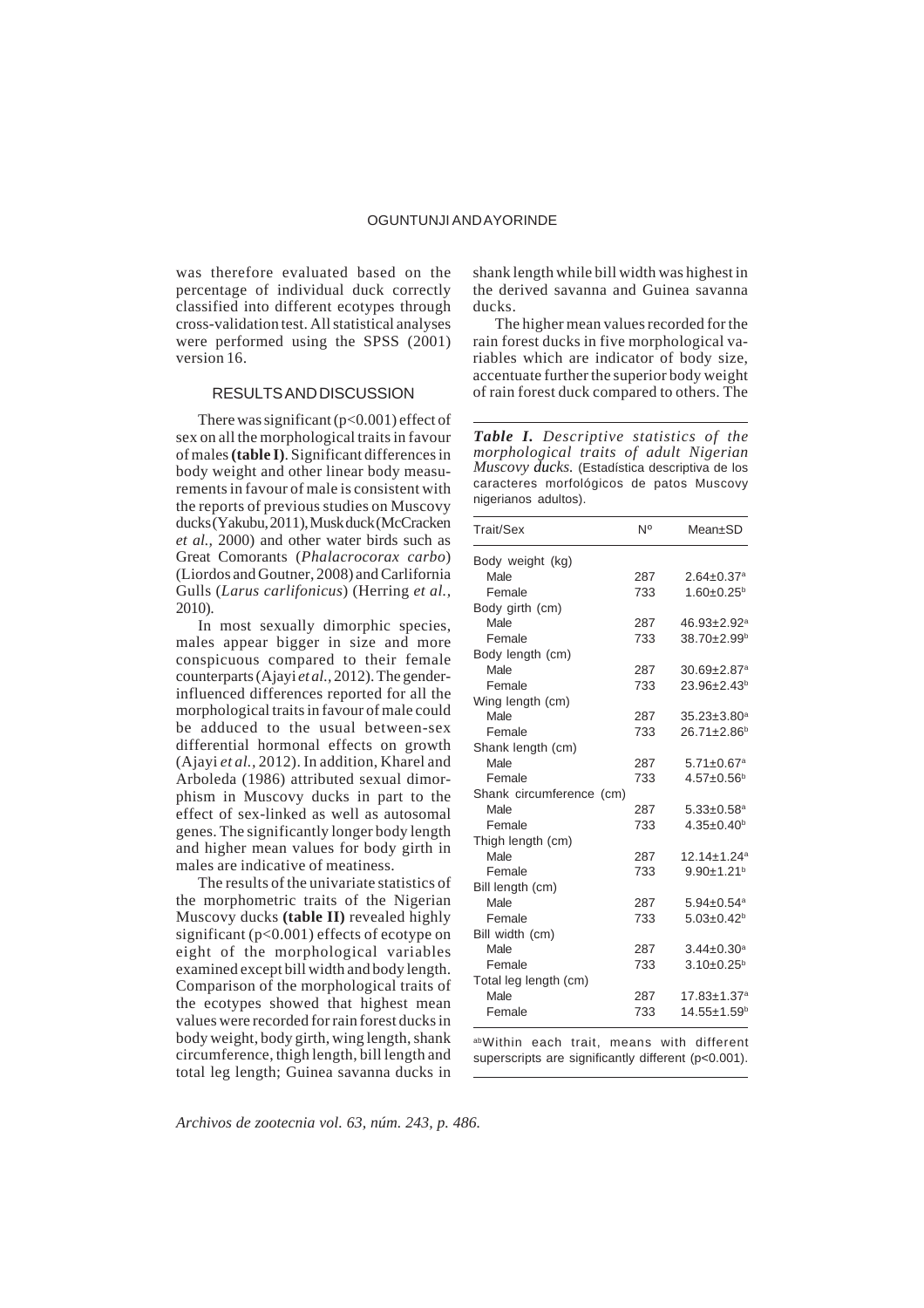### MULTIVARIATE ANALYSIS OF MUSCOVY DUCKS

*Table II. Descriptive statistics (mean ±SD) of the morphologic traits of Nigerian Muscovy duck ecotypes.* (Estadística descriptiva (media±SD) de los caracteres morfológicos de ecotipos de patos Muscovy nigerianos adultos).

|                          | Rain<br>forest<br>$(N=203)$   | Ecotype<br>Derived<br>savanna<br>$(N=519)$ | Guinea<br>savanna<br>$(N=298)$ |
|--------------------------|-------------------------------|--------------------------------------------|--------------------------------|
| Trait                    |                               |                                            |                                |
| Body weight (kg)         | $1.97 \pm 0.47$ <sup>b</sup>  | $1.87 \pm 0.56^a$                          | $1.89 \pm 0.59$ <sup>ab</sup>  |
| Body girth (cm)          | $41.73 \pm 4.04^b$            | 41.03 $\pm$ 4.94 <sup>ab</sup>             | $40.53 \pm 4.79$ <sup>a</sup>  |
| Body length (cm)         | $25.63 \pm 4.67$ <sup>a</sup> | $25.93 \pm 3.90^a$                         | $25.88 \pm 3.53^{\circ}$       |
| Wing length (cm)         | $30.06 \pm 5.87$ <sup>b</sup> | 28.56±4.78 <sup>a</sup>                    | $29.41 \pm 4.46$ <sup>ab</sup> |
| Shank length (cm)        | $4.95 + 0.69^{\circ}$         | $4.79 \pm 0.77$ <sup>a</sup>               | $5.02 \pm 0.84$ <sup>b</sup>   |
| Shank circumference (cm) | $4.69 \pm 0.71$ <sup>b</sup>  | $4.57 \pm 0.63$ <sup>a</sup>               | $4.69 \pm 0.56^{\circ}$        |
| Thigh length (cm)        | $10.95 \pm 1.33$ °            | $10.56 \pm 1.74$ <sup>b</sup>              | $10.21 \pm 1.34$ <sup>a</sup>  |
| Bill length (cm)         | $5.51 \pm 0.69$ °             | $5.18 \pm 0.57$ <sup>a</sup>               | $5.31 \pm 0.60^{\circ}$        |
| Bill width (cm)          | $3.19 \pm 0.34$ <sup>a</sup>  | $3.20 \pm 0.28$ <sup>a</sup>               | $3.20 \pm 0.32$ <sup>a</sup>   |
| Total leg length (cm)    | $15.90 \pm 1.93^{\circ}$      | $15.35 \pm 2.33$ <sup>a</sup>              | $15.23 \pm 1.78$ <sup>a</sup>  |

abcMeans in the same row with different superscripts are different (p<0.001).

highest body weight recorded for rain forest ducks in the present study is consistent with the reports of Yakubu and Ugbo (2010) and Ogah *et al.* (2011) that rain forest ducks were significantly heavier than their savanna counterparts in Nigeria. Superior body weight of the rain forest Muscovy ducks in relation to others might partially be attributed to the conducive rearing climate mediated through lower ambient temperature and higher precipitation; supporting availability of many water bodies and abundant availability of diverse micro flora and fauna for ducks compared to derived savanna and Guinea savanna AEZs which are drier. Similarly, Yakubu and Ugbo (2010) attributed higher body weight of the rain forest ducks in contrast to Guinea savanna ones to their closeness to the coastal areas, which is favourable to growth of ducks probably as a result of thermoregulatory advantages of being larger in a colder environment. In contrast, lower body weight of ducks in the savanna (derived and Guinea savanna) environment might be an adaptive morphological feature to mitigate challenges posed by the stressful rearing environments engineered by the seasonal scarce food resources and elevated environmental temperature (heat stress factor).

The observed highly significant effect of ecotype on the majority of the morphological traits strongly suggests environmental influence on the morphological attributes of ducks found in different ecotypes. Several studies have shown that morphological variations may result from the phenotypic plasticity in response to the varying environmental conditions (e.g. temperature, salinity, food availability, flow regime, predator/prey interaction etc.) within different geographical areas (Thompson, 1991; Scheiner and Callahan, 1993) or genetic differences or their interactions (Scheiner and Callahan, 1993; Hoffman and Merilä, 1999). Postulating on the possible causes of the observed differences in the morphology of a species, Remerie *et al.* (2005) reinforced previous assertion that changes in morphological attributes are under the control of

*Archivos de zootecnia vol. 63, núm. 243, p. 487.*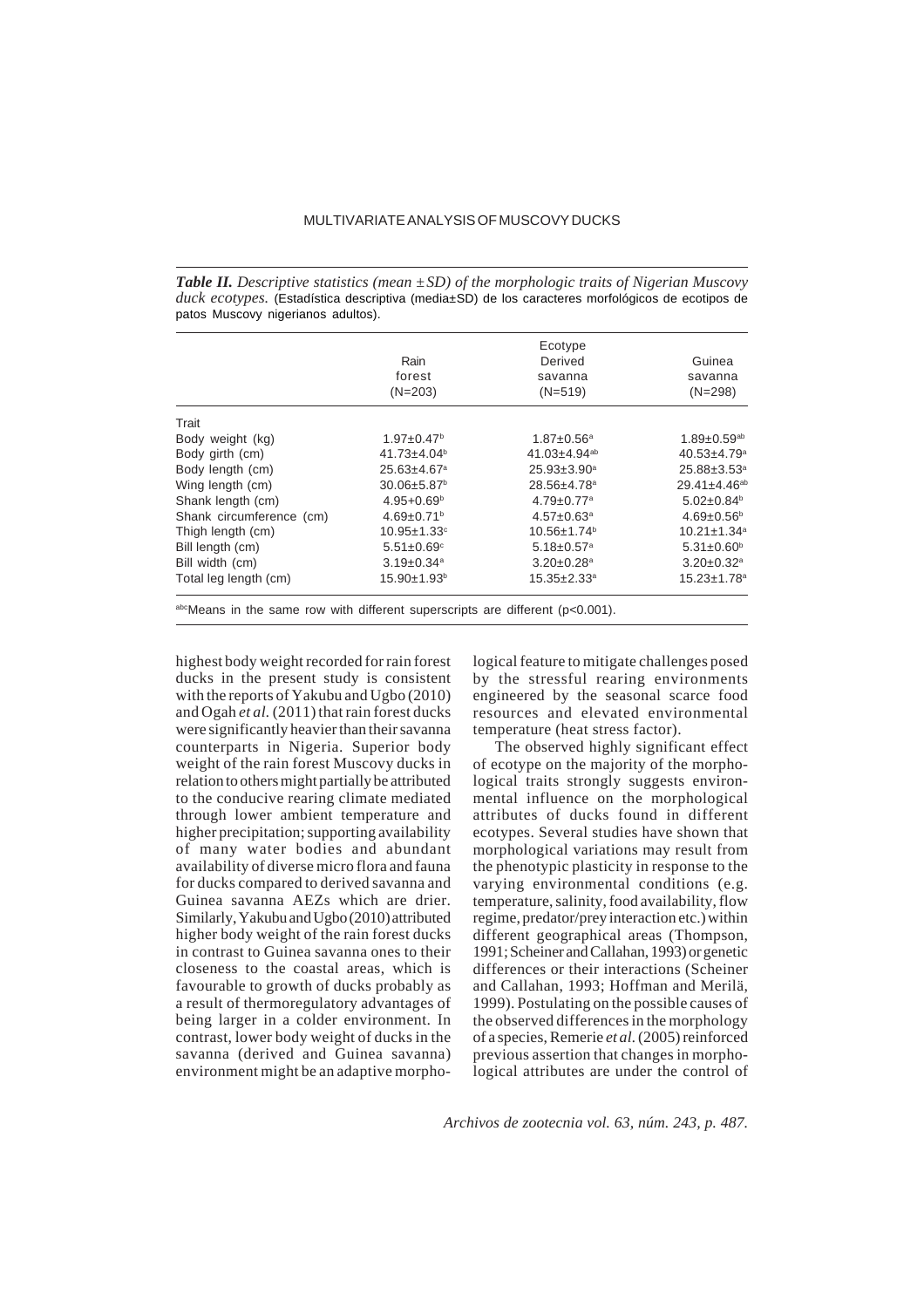environmental conditions or genetic background, or (most often) a combination of both.

Corroborating previous studies, Ouinsavy and Sokpon (2010) asserted that adaptation of a species to diverse environmental challenges may produce different morhphological and physiological characteristics resulting in the development of different ecotypes. Alternatively, morphological differences among co-existing species or morphs within species are often interpreted as a divergent solution; so as to avoid competition by exploiting different resources (Ehlinger and Wilson, 1988; Skulason *et al*., 1989).

Stepwise discriminant analysis result **(table III)** indicated that six of the ten morphometric traits; bill length, body girth, wing length, body length, thigh length and shank length contributed significantly  $(p<0.001)$  to the separation of the population under study into ecotypes. However, bill length and body length had higher separation power compared to the others.

The highly significant discriminating power of bill length, body length, thigh length, shank length, body girth and wing length implies that consistent measurements of these morphostructural traits would enhance separation of the studied population into distinct ecotypes. It is noteworthy that five of the six most discriminating varia-

*Table III. Summary of the step-wise discriminant analysis of the adult Nigerian Muscovy ducks.* (Resumen del análisis discriminante secuencial de patos Muscovy nigerianos).

| <b>Step</b> | Variable<br>entered | Wilk's<br>lambda | F-value | p>F   |
|-------------|---------------------|------------------|---------|-------|
| 1           | <b>Bill length</b>  | 0.957            | 23.00   | 0.000 |
| 2           | Body length         | 0.922            | 21.07   | 0.000 |
| 3           | Thigh length        | 0.892            | 19.81   | 0.000 |
| 4           | Shank length        | 0.873            | 17.78   | 0.000 |
| 5           | Body girth          | 0.864            | 15.38   | 0.000 |
| 6           | Wing length         | 0.854            | 13.81   | 0.000 |
|             |                     |                  |         |       |

bles, except body girth, are measures of length and are environmentally independent, thus indicating inherent size. Non sensitivity of the five of the six discriminating variables to the prevailing environmental factors substantiated further the reliability and suitability of such traits in separating ducks into distinct clusters.

Comparison of the discriminating variables reported in this study and previous ones on Muscovy ducks in Nigeria revealed disparities. Ogah *et al.* (2011) reported body weight, body width, body lenght and wing length as the most discriminating variables for ducks sampled in the rain forest, Guinea savanna and dry savanna while foot length, neck length, thigh circumference and body length were the most discriminating variables for Muscovy ducks sampled in rain forest and Guinea savanna (Yakubu and Ugbo, 2010).

Differences observed in the discriminating variables in those studies and the present one might be attributed to the differences in the study areas, data collection methods, number of variables measured and sample sizes. The highest discriminating power of bill length in the present study compared to other morphological variables might be attributed to its trophic nature, putting into consideration the amphibious nature of Muscovy ducks. This might be an adaptive feature for harvesting terrestrial and aquatic food materials since food availability varies from season to season across the agro-ecological zones and also for defence against both aquatic and terrestrial predators that might want to take advantage of the sluggish nature of ducks.

The classification result, validated by cross-validation test **(table IV)** showed that 41.8, 53.7 and 42.3 % of the derived savanna, rain-forest and Guinea savanna ducks were correctly classified into their separate ecotypes. On the average, discriminant analysis of morphostructural traits correctly classified 44.3 % of the studied population.

Low classification success rate in using

*Archivos de zootecnia vol. 63, núm. 243, p. 488.*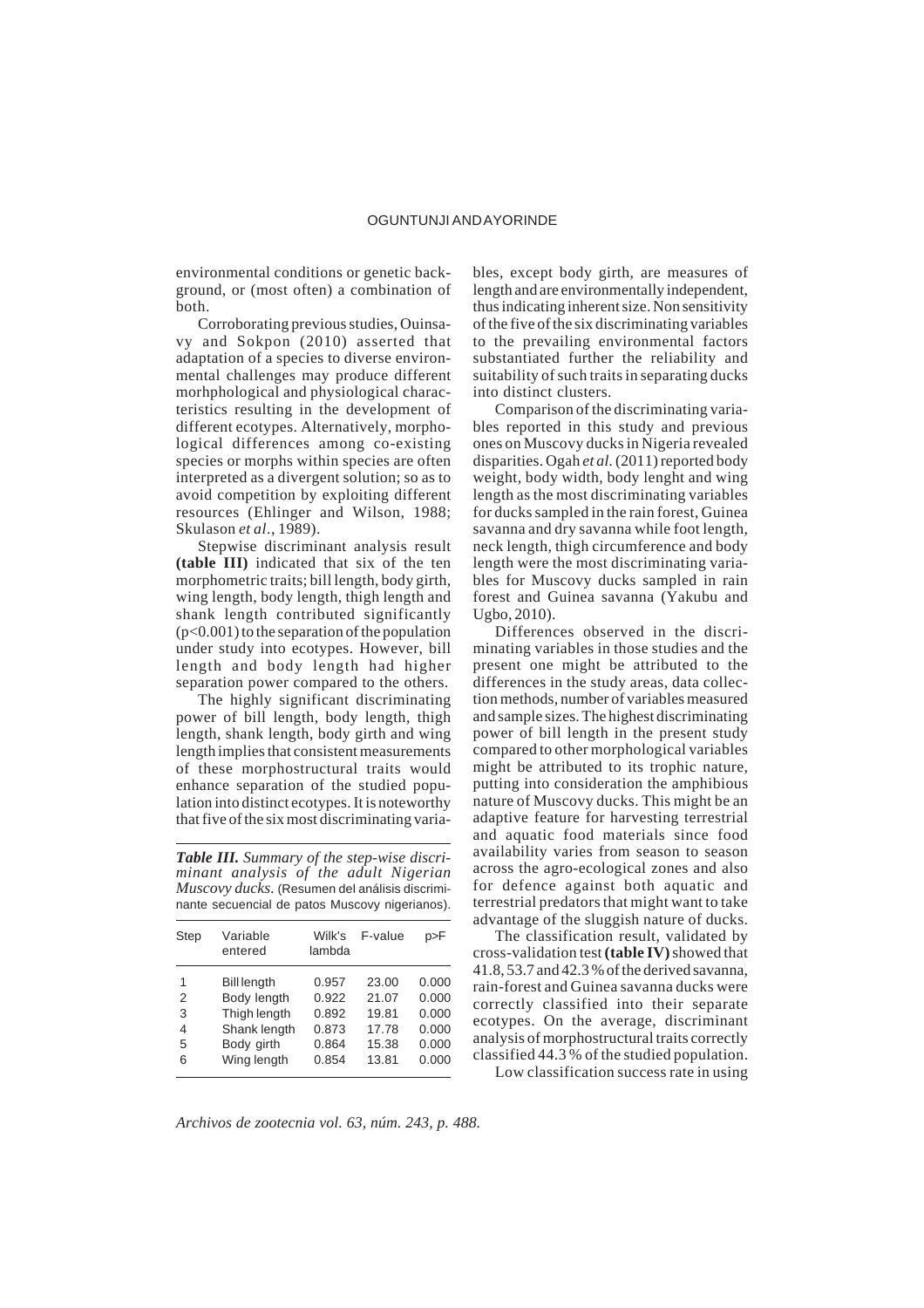## MULTIVARIATE ANALYSIS OF MUSCOVY DUCKS

morphological traits for separation of Muscovy ducks into different ecotypes in the present study agrees with the report of Yakubu and Ugbo (2010) that small morphological differences exists between Guinea savanna and rain forest Muscovy ducks. In contrast, Ogah *et al.* (2011) reported higher classification success rate and correctly classified 71.9, 85.4 and 94.9 % of Guinea savanna, dry savanna and rain forest Nigerian Muscovy ducks respectively, into their expected ecotypes.

A major possible reason for low classification success rate of ducks into separate ecotypes in the present study might be attributed to the absence of selection within ecotypes. In addition, the unrestricted *gene flow* between ducks of different ecotypes through inter-regional trade; and human movement promotes indiscriminate mating and exchange of genetic materials among ducks of different ecotypes. In addition, the

*Table IV. Classification results of the discriminant analysis.* (Resultados de la clasificación de análisis discriminante).

|                        | Derived         | Rain      | Predicted ecotype membership<br>Guinea |            |  |
|------------------------|-----------------|-----------|----------------------------------------|------------|--|
|                        | savanna         | forest    | savanna                                | Total      |  |
|                        | $N = 519$       | $N = 203$ | $N = 298$                              | $N = 1020$ |  |
|                        | Original, count |           |                                        |            |  |
| 1                      | 221             | 138       | 160                                    | 519        |  |
| 2                      | 39              | 118       | 46                                     | 203        |  |
| 3                      | 78              | 81        | 139                                    | 298        |  |
| $\%$                   |                 |           |                                        |            |  |
| 1                      | 42.6            | 26.6      | 30.8                                   | 100        |  |
| 2                      | 19.2            | 58.1      | 22.7                                   | 100        |  |
| 3                      | 26.2            | 27.2      | 46.6                                   | 100        |  |
| Cross-validated, count |                 |           |                                        |            |  |
| 1                      | 217             | 138       | 164                                    | 519        |  |
| 2                      | 45              | 109       | 49                                     | 203        |  |
| 3                      | 83              | 89        | 126                                    | 298        |  |
| $\%$                   |                 |           |                                        |            |  |
| 1                      | 41.8            | 26.6      | 31.6                                   | 100        |  |
| 2                      | 22.2            | 53.7      | 24.1                                   | 100        |  |
| 3                      | 27.9            | 29.9      | 42.3                                   | 100        |  |

*Table V. Euclidean genetic distance between Nigerian Muscovy duck ecotypes.* (Distancia euclidiana entre los ecotipos de patos Muscovy nigerianos).

|                 | Rain   | Derived | Guinea  |
|-----------------|--------|---------|---------|
|                 | forest | savanna | savanna |
| Rain forest     | 0.000  | 2.010   | 3.758   |
| Derived savanna | 2.010  | 0.000   | 3.147   |
| Guinea savanna  | 3.758  | 3.147   | 0.000   |

high assignment error in separation of ducks to distinct ecotypes is an indication of low intraspecific variation in spite of geographical separation in their sources. It also suggested that sampled ducks, though found in different AEZs, possibly originated or had common ancestors. It is imperative to state that the high assignment error in classifying ducks into distinct ecotypes in this study is a pointer to inadvertent but remarkable influence of socio-economic activities on genetic attributes of the Nigerian Muscovy ducks.

The Euclidean distance measure between the studied sub-populations was small **(table V)**; shortest distance (2.010) was between the rain forest and derived savanna ducks, longest (3.758) between the rain forest and Guinea savanna but intermediate (3.147) between the rain forest and derived savanna ducks.

Though the phenotypic distances between the ecotypes were low in this study, nevertheless, a unique observed trend was an increasing genetic distance as the geographical distance was increasing between ecotypes. The geographical proximity of the rain forest and derived savanna agro-ecological zones in contrast to the long distance to Guinea savanna encouraged intermingling of ducks from the two ecotypes. It has been shown that phenotypic differences are maintained in part by the reduction of gene flow among populations separated by large distances

*Archivos de zootecnia vol. 63, núm. 243, p. 489.*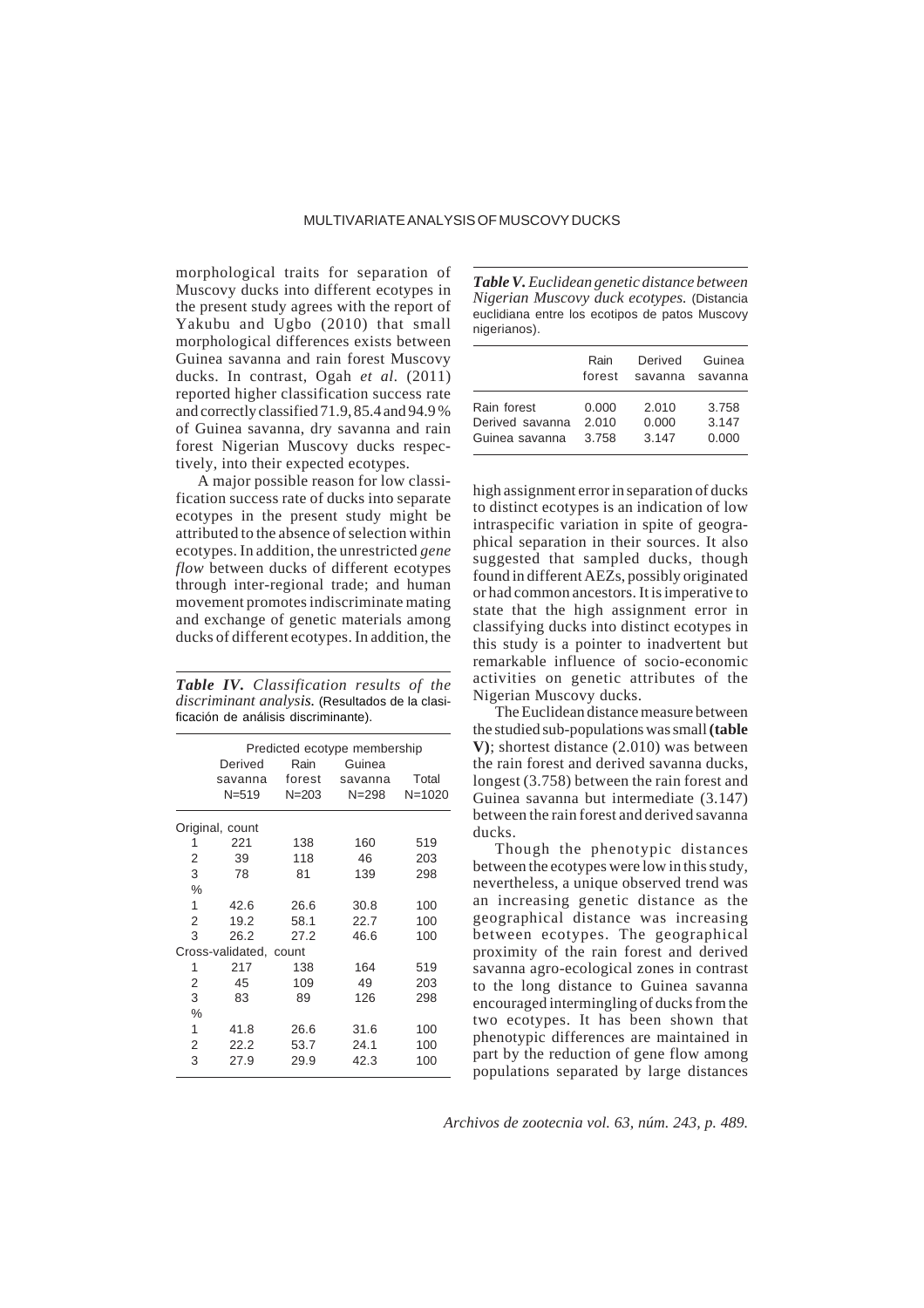(Yakubu and Ibrahim, 2011). Substantiating influence of geographical distance between members of a species on genetic similarity and disimmilarity; Salako and Ngere (2002) attributed small genetic distance between two Nigerian indigenous goat breeds to genetic exchange which occurred between them because the overlapping nature of their geographical distribution has reduced the genetic distance that would theoretically have described their differences. It is suggestive from this trend that wider geographical distance between members of a species encourages genetic purity and conservation of distinct identity.

Furthermore, the short phenotypic distance observed among duck ecotypes in the present study is in agreement with the recent reports of Yakubu and Ugbo (2010) and Ogah *et al.* (2011) on Nigerian Muscovy ducks and also attests further to the high assignment error of classification of ducks into distinct ecotypes. In a related study, Ajayi *et al.* (2012) also reported low genetic distance between three genotypes of Nigerian local chickens.

The short phenotypic distance in morphological traits between ecotypes is suggestive that appreciable heterosis in these morphological traits is not feasible through crossbreeding of Nigerian Muscovy ducks originating from different ecotypes. Wide genetic distance between parental groups is fundamental to higher



*Figure 1. Cannonical representation of the Nigerian Muscovy duck ecotypes.* (Representación canónica de ecotipos de patos Muscovy nigerianos).

*Archivos de zootecnia vol. 63, núm. 243, p. 490.*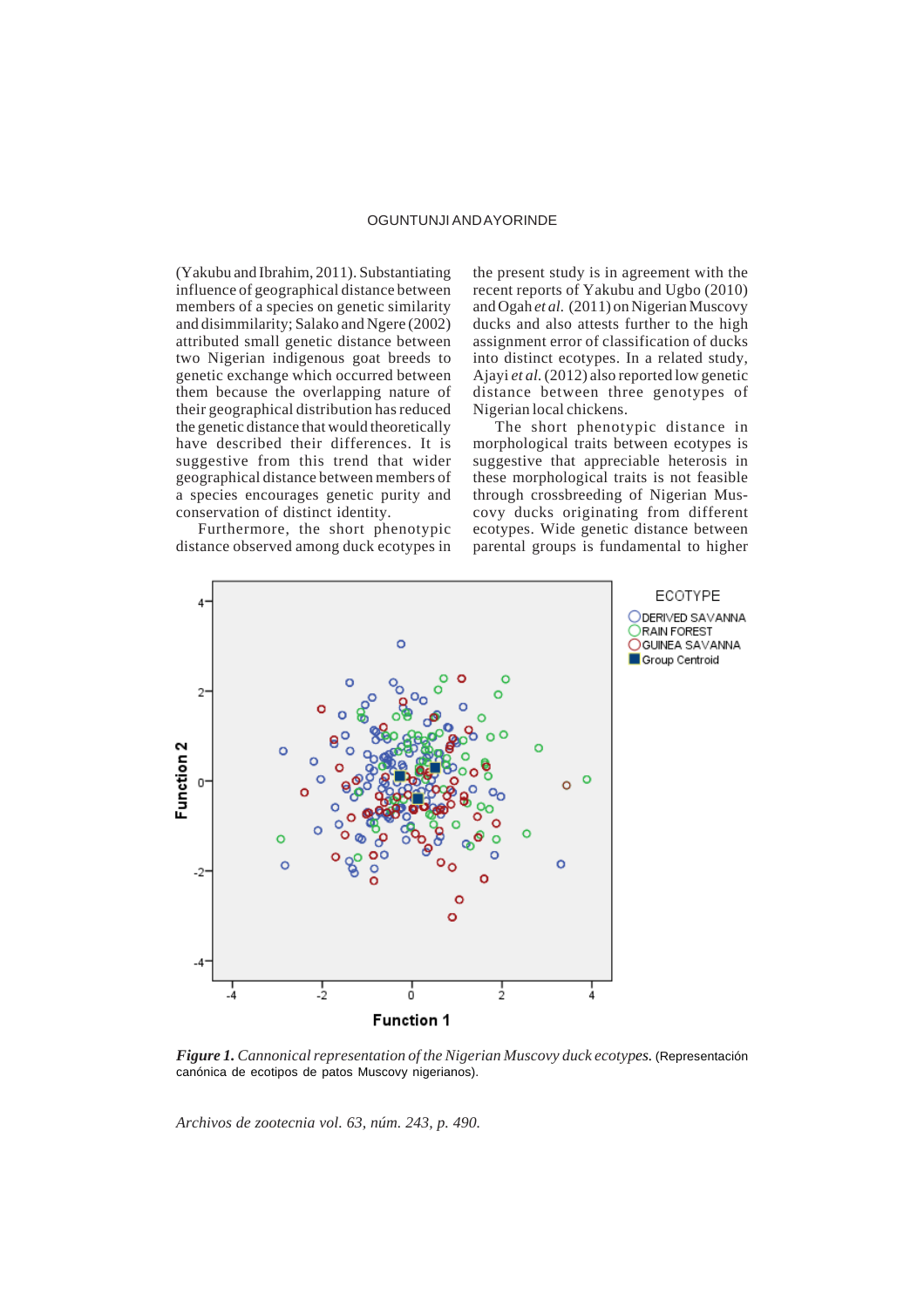heterosis/hybrid vigour. Since heterosis exploits wide genetic differences between parental groups; therefore, the wider the genetic bases the higher the heterosis and vice versa. Though morphological distances are likely to grossly under-estimate true levels of genetic variation between populations, it is capable of providing a sound foundation and reference in the systemic evaluation and characterization of our indigenous species (Salako and Ngere, 2002).

The canonical plot representation for the clusters formed by the Muscovy duck ecotypes is shown in **figure 1**. Corroborating low genetic distance between ecotypes **(table IV)**, the canonical plot representation of the ecotypes revealed high intermingling of the ecotypes, resulting in the absence of distinct clusters. Besides, proximity of the group centroids attests further to the low morphological differentiation between ecotypes and is also an indication of homogeneity in the morphological attributes of the studied sub-populations. In tandem with the result of this study, previous attempts on morphological differentiation of three Nigerian indigenous chicken

# REFERENCES

- Adesope, O.M. and Nodu, M.B. 2002. A note on acceptance of duck as table-meat among inhabitants of selected communities in the Niger Delta zone, Nigeria. *Livest Res Rural Dev,* 14(6). http://www.lrrd.org/lrrd14/6/ades146.htm (19/ 07/2013).
- Adeyemi, O.A.; Sobayo, R.A. and Aluko, F.A. 2008. A survey of duck farming activities in Abeokuta metropolis of Ogun State, Nigeria. *Nig Poultry Sci J,* 5: 23-29.
- Agaviezor, B.O.; Peters, S.O.; Adefenwa, M.A.; Yakubu, A.; Adebambo, O.A.; Ozoje, M.O.; Ikeobi, C.O.N.; Wheto, M.; Ajayi, O.O.; Amusan, S.A.; Ekundayo, J.O.; Sanni, T.M.; Okpeku, M.; Onasanya, G.O. and De Denato, M. 2012. Morphological and microsatellite DNA diversity of Nigerian indigenous sheep. *J Anim Sci Biotechnol.* http://www.jasbsci.com/content/3/ 1/38. 28 pp. (12/09/2013).

genotypes (Ajayi *et al.,* 2012) and two ecotypes of Nigerian Moscovy ducks (Yakubu *et al.* 2011) yielded no discrete clusters.

### **CONCLUSION**

This study provided additional information on the characterisation of the Nigerian Muscovy ducks based on morphostructural traits. It is evident in this study that Nigerian Muscovy ducks are homogenous morphologically though found in different ecotpes.

Though the Nigerian Muscovy ducks used in this study were drawn from different ecological zones; nevertheless, based on the estimated phenotypic distance and cross validaton result of discriminant analysis they could not not be classified into distinct strains or ecotypes based on morphological traits. Application of blood protein markers and highly informative DNA analysis could be of immense contribution to elucidation of the inherent genetic differences in Nigerian Muscovy duck found across agroecological zones in Nigeria.

- Ajayi, O.O.; Adeleke, M.A.; Sanni, M.T.; Yakubu, A.; Peters, S.O.; Imumorin, I.K.; Ozoje, M.O.; Ikeobi, C.O.N. and Adebambo, O.A. 2012. Application of principal component and discriminant analyses to morpho-structural indices of indigenous and exotic chickens raised under intensive management system. *Trop Anim Health Pro*, 44: 1247-1254.
- Al -Atiyat, R. 2009. Diversity of chicken populations in Jordan determined using discriminate analysis of performance traits. *Int J Agric Biol,* 11: 374- 380.
- Dossa, L.H.; Wollny, C. and Gauly, M. 2007. Spatial variation in goat populations from Benin as revealed by multivariate analysis of morphological traits. *Small Ruminant Res,* 73: 150-159.
- Ehlinger, E.J. and Wilson, D.S. 1988. Complex foraging polymorphism in bluegill sunfish. *Proc Natl Acad Sci (USA),* 85: 1878-1882.

*Archivos de zootecnia vol. 63, núm. 243, p. 491.*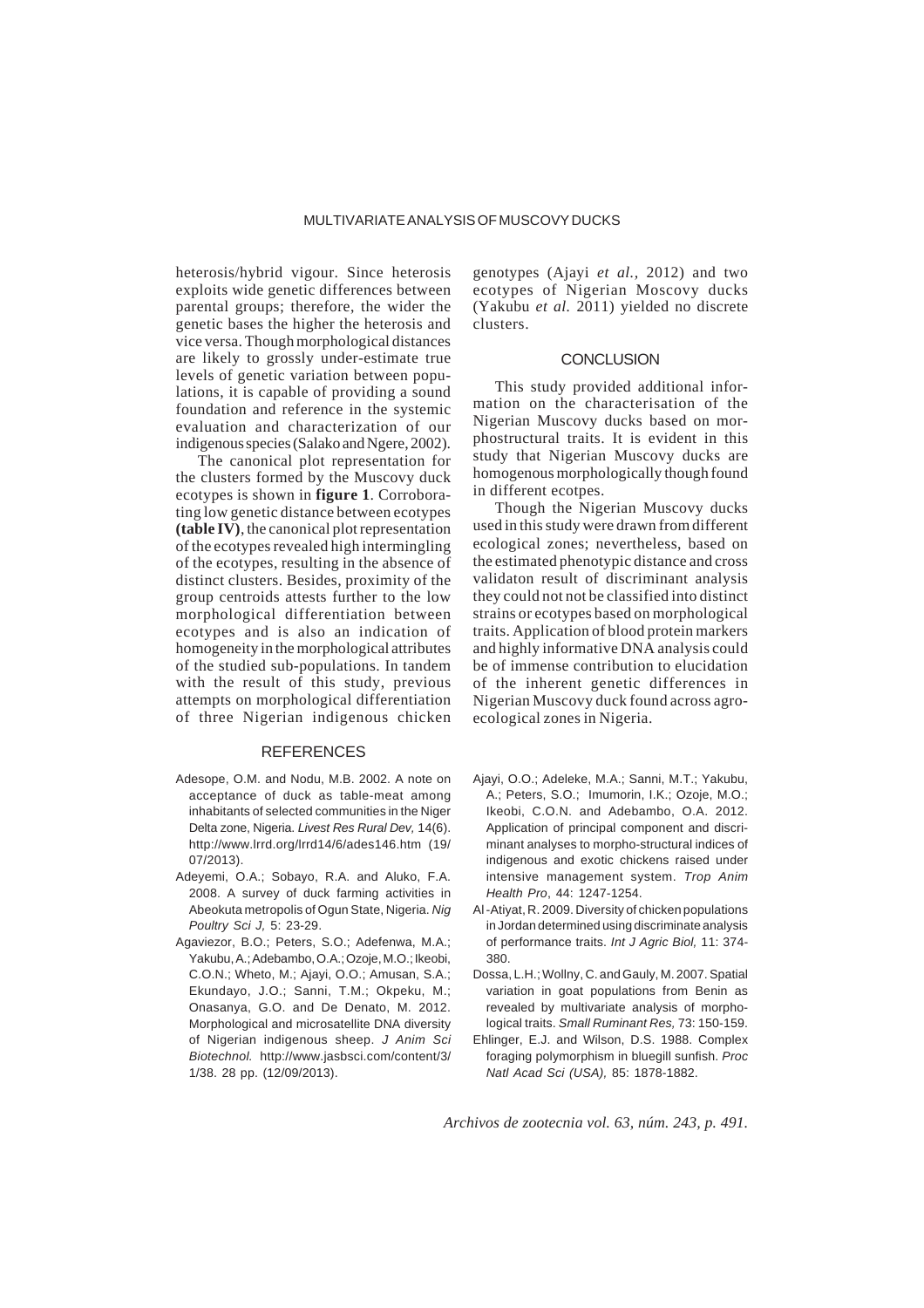- Herrera, M.; Rodero, E.; Gutierrez, M.J.; Peña, F. and Rodero, J.M. 1996. Application of multifactorial discriminant analysis in the morphostructural differentiation of Andalusian caprine breeds. *Small Ruminant Res,* 22: 39-47.
- Herring, G.; Ackerman, J.T.; Eagles-Smith, C.A. and Takekawa J.Y. 2010. Sexing California gulls using morphometrics and discriminant function analysis. *Waterbirds*, 33: 79-85.
- Hillel, J.; Groenen, M.A.; Tixier-Boichard, M.; Korol, A.B.; David, L.; Kirzhner, V.M.; Burke, T.; Barre-Dirie, A.; Crooijmans, R.P.; Elo, K.; Feldman, M.W.; Freidlin, P.J.; Maki-Tanila, A.; Oortwijn, M.; Thompson, P.; Vignal, A.; Wimmers, K. and Weigend, S. 2003. Biodiversity of 52 chicken populations assessed by microsatellite typing of DNA pools. *Genet Sel Evol,* 35: 533-557.
- Hoffman, A.A. and Merilä, J. 1999. Heritable variation and evolution under favourable and unfavourable conditions. *Trends Ecol Evol,* 14: 96-101.
- Kharel, M. and Arboleda, C.R. 1986. Some genetic factors responsible for body growth in Muscovy duck. *Nepal J Inst Agric Anim Sci,* 7: 101-110.
- Liordos, V. and Goutner, V. 2008. Sex determination of great cormorants (*Phalacrocorax carbosinensis*) using morphometric measurements. *Waterbirds,* 31: 203-210.
- Lix, L.M. and Sojobi, T.T. 2010. Discriminant analysis for repeated measured data: A Review. *Psychology,* 1: 146. Doi: 10.3389/fpsy.
- McCracken, K.G.; Paton, D.C. and Afton, A.D. 2000. Sexual dimorphism of the Musk duck. *Wilson Bull*, 112: 457-466.
- NBS. 2012. National Bureau of Statistics/Federal Ministry of Agriculture and Rural Development Collaborative Survey on National Agriculture Sample Survey (NASS), 2010/2011-Draft Report. May, 2012.
- Nwanta, J.A.; Umoh, J.U.; Abdu, P.A.; Ajogi, I. and Ali-Balogun, J.K. 2006. Management of losses and Newcastle disease in rural poultry in Kaduna State. *Nig J Anim Prod,* 33: 274-285.
- Ogah, D.M.; Momoh, M.O. and Dim, N.I. 2011. Application of canonical discriminat analysis for assessment of genetic variation in Muscovy duck ecotypes in Nigeria. *Egyptian Poultry Sci*, 31: 429-436.
- Oguntunji, A.O. 2013. Phenotypic and biochemical characterization of the Nigerian Muscovy ducks. Ph. D. Dissertation. Bowen University. Iwo.

Osun State. Nigeria. 333 pp.

- Oguntunji, A.O.; Aderemi, F.A.; Lawal, T.E. and Alabi, O.M. 2008. The influence of seasonal variation on performance of a commercial laying strain in a derived savanna environment in Nigeria. *Nig Poultry Sci J,* 5: 75-82*.*
- Ouinsavy, C. and Sokpon, N. 2010. Morphological variation and ecological structure of iroko (*Milicia excelsa Welw*. C.C. Berg). Populations across different biogeographical zones in Benin. *Intl J Forestry Res.* Article ID 658396. 10 pp. doi: 10.1155/2010/658396.
- Remerie, T.; Bourgois, T. and Vanreusel, A. 2005. Morphological differentiation between geographically separated populations of *Neomysis integer* and *Mesopodopsis slabberi* (*Crustacea, Mysida*). *Hydrobiologia*, 549: 239-250.
- Romanov, M.N. and Weigend, S. 2001. Analysis of genetic relationships between various populations of domestic and jungle fowl using microsatellite markers. *Poultry Sci,* 80: 1057- 1063.
- Salako, A.E. and Ngere, L.O. 2002. Application of multifactorial discriminant analysis in the Morphometric structural differentiation of the WAD and Yankasa sheep in the humid southwest Nigeria. *Nig J Anim Prod,* 29: 163-167.
- Scheiner, S.M. and Callahan, H.S. 1993. Measuring natural selection on phenotypic plasticity. *Evolution,* 53: 1704-1713.
- Skulason, S.; Noakes, D.L. and Snorrason, S.S. 1989. Ontogeny of trophic morphology in four sympatric morphs of arctic cham *Salvelinus alpinus* in Thingvallavatn, Iceland. *Biol J Linn Soc,* 38: 281-301.
- SPSS. 2001. Statistical Package for Social Sciences. SPSS Inc. 444 Michigan Avenue. Chicago, IL60611.
- Tabachnick, B.G. and Fidell, L.S. 2007. Using multivariate statistics, 5<sup>th</sup> ed. Allyn and Bacon. Boston, Massachusetts. 980 pp.
- Thompson, J.D. 1991. Phenotypic plasticity as a component of evolutionary change. *Trends Ecol Evol,* 6: 246-249.
- Traoré, A.; Tamboura, H.H.; Kaboré, A.; Royo, L.J.; Fernandez, I.; Avarez, I.; Sangaré, M.; Bouchel, D.; Poivey, J.P.; Francois, D.; Toguyeni, A.; Sawadogo, L. and Goyache, F. 2008. Multivariate characterization of morphological traits in Burkina Fasso sheep. *Small Ruminant*

*Archivos de zootecnia vol. 63, núm. 243, p. 492.*